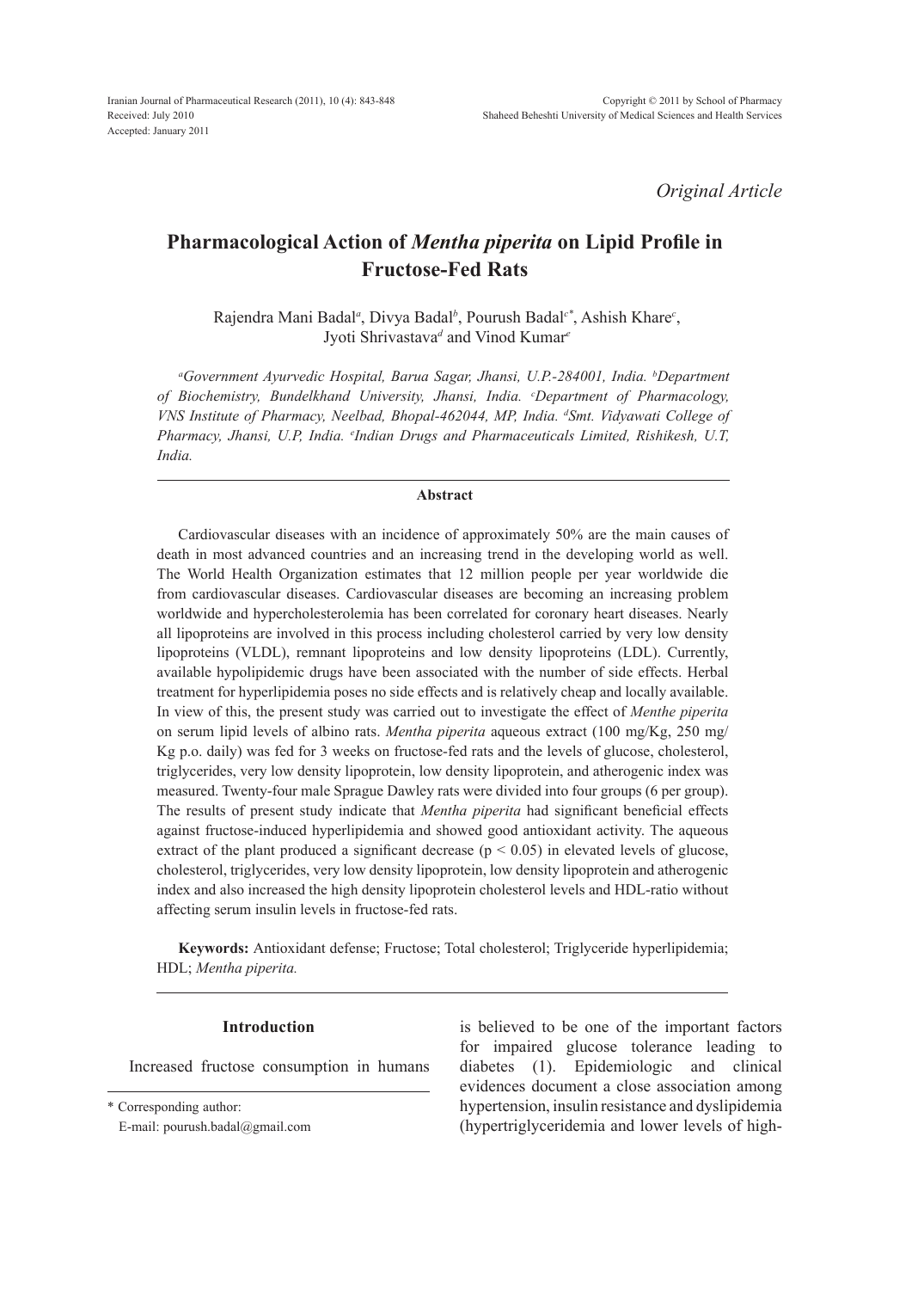density lipoprotein cholesterol) and they are also the predominant features of metabolic syndrome (2). Hyperinsulinemia**/**insulin resistance and hypertriglyceridemia have been documented in the fructose-induced hypertensive rat model (3). High-fructose-fed diet induces well characterized metabolic dysfunction, typically resulting in a rapid elevation of serum triglycerides with a corresponding increase in blood pressure in two weeks. Animals maintained on this diet for longer periods of time developed elevated free fatty acids and hyperinsulinemia at the expense of glycemic control. Fructose has also been shown to have pro-oxidant effects. Increased formations of lipid peroxidation end products and defects in free radical defense system have been documented in high fructose-fed rats (4). Thus, this animal model exhibits many of the hallmarks of an early stage of the Metabolic Syndrome (or "Syndrome X"). This cluster of changes appears to be the major risk factor in the pathogenesis of coronary artery disease. *Mentha piperita* is a popular worldwide herbal tonic. It is a perennial, glabrous, strong scented herb from the family Menispermaceae and generally used as a flavoring agent. It has been a popular home remedy for digestive ailments for two centuries in India. The volatile oil obtained from this plant, known as mint or peppermint oil, is used as antiseptic, stimulant, carminative and for allaying nausea and vomiting and also has got commercial value. The major components of this oil are menthofuran, menthol, menthyl acetate, neomenthol, menthone and isomenthone. The plant has been used for antinociceptive, antiinflammatory, antimicrobial and antioxidant properties. The flavonoids namely eriocitrin, narirutin, hesperidin, luteolin-7-O-rutinoside, isorhoifolin, diosmin, rosmarinic acid, and 5, 7-dihydroxycromone-7-O-rutinoside isolated from the plant showed antiallergic effects. Menthone is also a major constituent of the plant (5). The essential oil has also both antibacterial and antifungal properties. The major constituents of the essential oil are: menthol, menthone, pulegone, menthofuran, menthyl acetate and isomenthone. The leaves contain flavonoid glycosides, eriocitrin, luteolin-O-rutinoside, hesperidin, isorhoifolin, azulenes, cholene and carotenes. Peppermint oil relaxes carbachol

contracted guinea-pig tenia coli and inhibits spontaneous activity in guinea-pig colon and rabbit jejunum. It relaxes gastrointestinal smooth muscle by reducing calcium influx. Peppermint oil reduces gastric emptying time in dyspeptics. The aqueous and ethanol extracts exhibited antiviral activity against RPV (rinderpest virus), a highly contagious viral disease of cattle (6).

### **Experimental**

#### *Plant material*

The plant material used in this study was collected in January from region of Madhya Pradesh. The plant was identified and authenticated by Dr. Zia ul Hassan, professor of department of botany Safia, P.G. Science College, Bhopal. Voucher specimen No. 128/ botany/Safia/2010, India.

### *Extraction*

## *Preparation of plant extract*

Dry menthe leaves (51.5 g) were extracted by adding 500 mL of distilled water and boiling for 30 min. Then the extract was filtered and the filterate evaporated to dryness using evaporator. This extract was mixed with 5% CMC and used for various experimental purposes.

*Experimental animals and treatment protocol* Male Sprague Dawley rats weighing 200-250 g housed under well controlled conditions of temperature ( $22 \pm 2$ °C) and humidity ( $55 \pm 5\%$ ) and also in 12/12 h (light/dark) cycle were given access to food and water *ad libitum*.

The protocol of the experiment was approved by the Institutional Animal Ethical Committee as per the guidance of the Committee for the Purpose of Control and Supervision of Experiments on Animals (CPCSEA), the Ministry of Social Justice and Empowerment, Government of India.

Twenty-four male Sprague Dawley rats were divided into four groups of six:

Group 1: Normal diet and water ad libitum and received vehicle solvent. Group 2: Normal diet and water with 10% fructose and received vehicle solvent (Control). Group 3: Normal diet and water with 10% fructose and received aqueous extract of plant (100 mg/Kg).Group 4: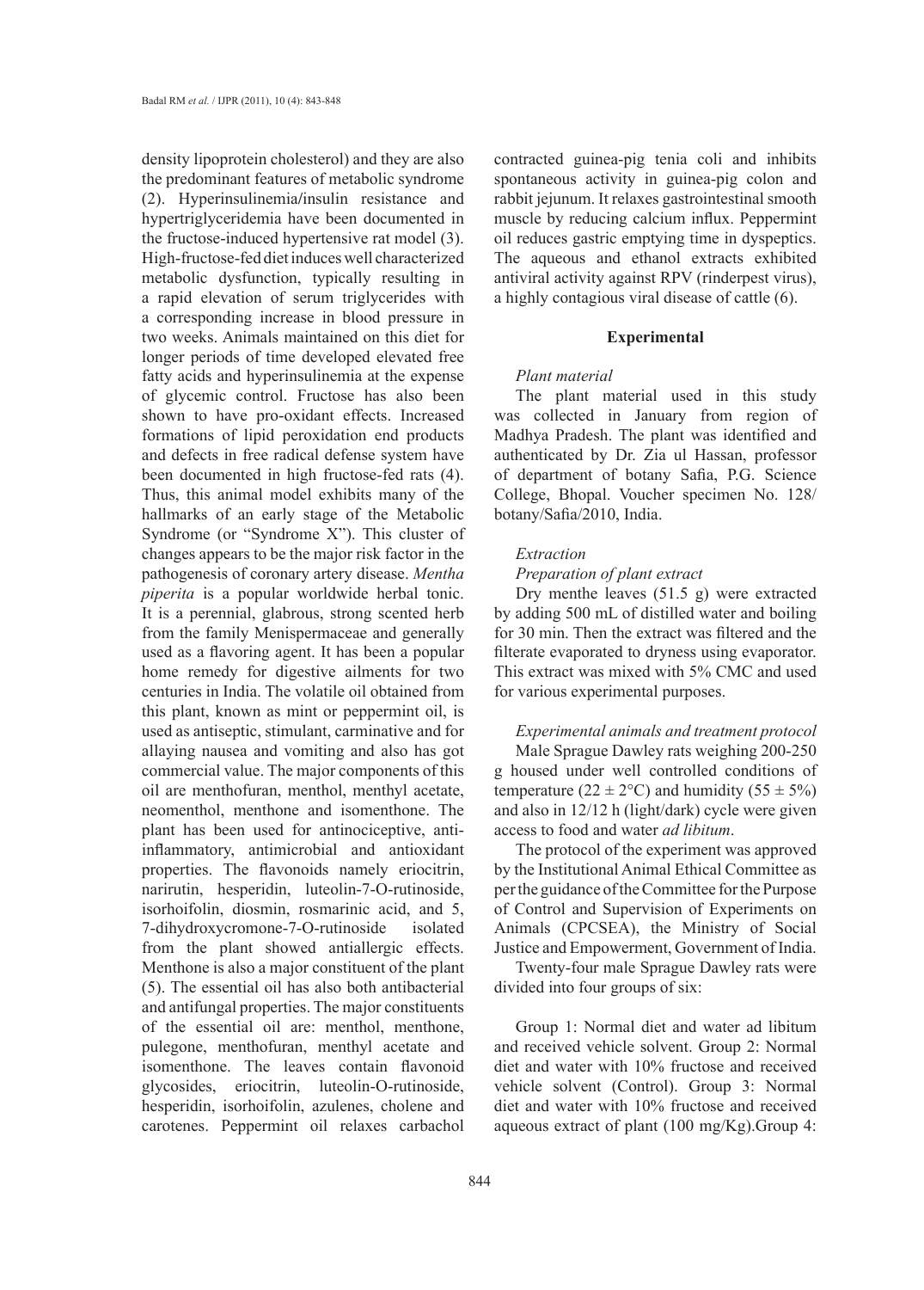| Group<br>Characteristic    | <b>Normal</b>     | <b>Fructose-fed</b><br>control | Fructose-fed treated with extract<br>$(100 \text{ mg/Kg})$ | Fructose-fed treated with extract<br>$(250 \text{ mg/Kg})$ |
|----------------------------|-------------------|--------------------------------|------------------------------------------------------------|------------------------------------------------------------|
| Body weight $(g/rat)$      | $228 \pm 9.564$   | $334 \pm 12.453$               | $292 \pm 13.483$                                           | $273 \pm 8.561$ **                                         |
| Water intake (mL/rat/day)  | $43 \pm 7.325$    | $46 \pm 5.687$                 | $41 \pm 7.230$                                             | $47 \pm 4.624$                                             |
| Food intake (g/rat/day)    | $15.8 \pm 2.781$  | $18.7 \pm 1.569$               | $15.9 \pm 1.989$                                           | $16.5 \pm 1.349$                                           |
| Serum Glucose (mg/dL)      | $75.4 \pm 7.620$  | $117.3 \pm 4.945*$             | $86.0 \pm 5.060*$                                          | $76.4 \pm 6.514**$                                         |
| Serum Insulin $(\mu U/mL)$ | $17.1 \pm 4.385$  | $42.5 \pm 4.660*$              | $35.6 \pm 6.898$                                           | $31.8 \pm 2.358$                                           |
| Serum Cholesterol (mg/dL)  | $83.1 \pm 7.556$  | 135 9.125*                     | $103.5 \pm 11.105$                                         | $94.33 \pm 6.647**$                                        |
| Serum HDL (mg/dL)          | $33.8 \pm 2.548$  | $14.7 \pm 2.088*$              | $22.6 \pm 2.765**$                                         | $29.8 \pm 1.797**$                                         |
| Serum Triglyceride (mg/dL) | $99.1 \pm 11.649$ | $166.8 \pm 8.920*$             | $99.8 \pm 8.495**$                                         | $90.8 \pm 9.793**$                                         |
| SerumVLDL (mg/dL)          | $19.8 \pm 2.330$  | $33.3 \pm 1.784*$              | $19.9 \pm 1.699**$                                         | $18.1 \pm 1.959**$                                         |
| Serum LDL (mg/dL)          | $42.6 \pm 8.710$  | $87.4 \pm 10.538*$             | $53.7 \pm 11.858**$                                        | $40.5 \pm 15.157$                                          |
| <b>HDL Ratio</b>           | $37.7 \pm 3.903$  | $12.2 \pm 2.504*$              | $45.1 \pm 7.622**$                                         | $58.8 \pm 3.956**$                                         |
| Atherogenic index:         | $4.7 \pm 0.878$   | $11.5 \pm 1.112*$              | $3.4 \pm 0.438**$                                          | $2.7 \pm 0.369**$                                          |

**Table 1.** Effects of Treatment of *Mentha piperita* leaves extract on general characteristics of the fructose induced hyperlipidemia and hyperinsulinemia.

n = 6; \*: Significantly different from normal control, p < 0.05; \*\*: Significantly different from fructose-fed control, p < 0.05.

Normal diet and water with 10% fructose and received aqueous extract of plant (250 mg/Kg).

Each group was administered vehicle or drugs daily for 3 weeks through gavage using oral feeding needle. Feeding of animals by fructose and extract were done simultaneously from the beginning. At the end of 3 weeks period, animals were kept fasting overnight and the blood samples were collected from the retro orbital plexus in the centrifuge tube. The blood samples were allowed to clot for 30 min at room temperature and then centrifuged at 5000 rpm for 15 min. Serum samples thus obtained were stored at -4° C until biochemical estimation was carried out. After blood collection, animals were killed using deep ether anesthesia and the liver was excised and subjected to the antioxidant estimation.

### *Biochemical analysis*

The serum parameters were analyzed spectrophotometrically by using double beam UV-Visible spectrophotometer (Shimadzu UV-Visible spectrophotometer, model 1700). The estimation of serum glucose (GOD-POD method), cholesterol (enzymatic method), triglyceride (enzymatic method) and HDLcholesterol (phosphotungstate method) was carried out using respective diagnostic kits (Bayer Diagnostic Ltd., India). Serum insulin was estimated by a radioimmunoassay method from Bhabha Atomic Research Center, Mumbai, India. In addition to the above parameters, body weight, food intake and water intake of animals were recorded. VLDL-cholesterol and LDLcholesterol were calculated as per Friedewald›s equation (7).

 $VLDL =$  Serum triglyceride/5

LDL = Total serum Cholesterol - Total serum triglycerides / 5 - Total serum HDL-C

HDL ratio = HDL–Cholesterol  $\times$  100 / Total serum Cholesterol - HDL-C

Atherogenic Index (8) = Total serum triglycerides / Total serum HDL-C

# *Estimation of antioxidants*

After 3 weeks, animals were sacrificed; the liver was quickly removed and washed in icecold saline. One hundred mg of liver tissue was homogenized in ice-cold trihydrochloride buffer  $(pH = 7.2)$ . The homogenate was centrifuged at 800 rpm for 10 min, followed by centrifugation of the supernatant at 12,000 rpm for 15 min. The obtained supernatant was used for the estimation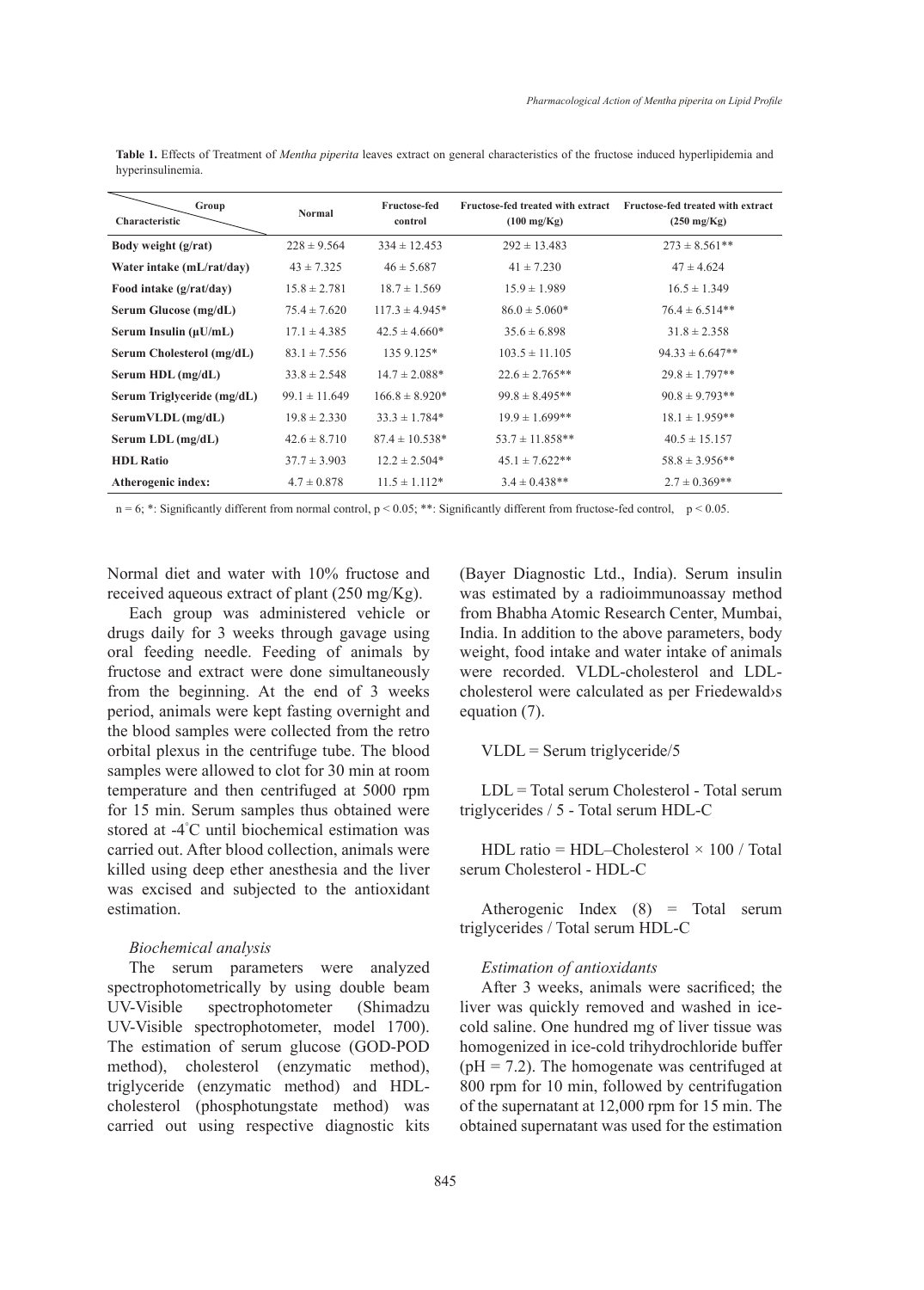**Table 2.** Effects of Treatment of *Mentha piperita* fruit extract on antioxidant parameters in fructose-induced hyperlipidemia and hyperinsulinemia.

| Group<br>Parameter                        | <b>Normal</b>     | <b>Fructose-fed</b><br>control | $(100 \text{ mg/Kg})$ | Fructose-fed treated with extract Fructose-fed treated with extract<br>$(250 \text{ mg/Kg})$ |
|-------------------------------------------|-------------------|--------------------------------|-----------------------|----------------------------------------------------------------------------------------------|
| Lipid peroxidation $(\mu g/mg)$           | $1.1 \pm 0.101$   | $4.9 \pm 0.340*$               | $3.1 \pm 0.244**$     | $1.8 \pm 0.280**$                                                                            |
| Superoxide dismutase<br>(U/mg of protein) | $0.22 \pm 0.0850$ | $0.08 \pm 0.011*$              | $0.175 \pm 0.010**$   | $0.20 \pm 0.009**$                                                                           |
| Catalyst (U/mg of protein)                | $24.34 \pm 1.847$ | $12.46 \pm 3.100*$             | $17.77 \pm 1.983**$   | $29.25 \pm 1.440**$                                                                          |
| Glutathione (umole/mg of protein)         | $5.047 \pm 0.680$ | $1.952 \pm 0.539*$             | $2.847 \pm 0.365**$   | $4.485 \pm 0.700**$                                                                          |
|                                           |                   |                                |                       |                                                                                              |

 $n = 6$ ; \*: Significantly different from normal control,  $p < 0.05$ ; \*\*: Significantly different from Fructose-fed control,  $p < 0.05$ .

of reactive oxygen metabolites in terms of lipid peroxidation (9), superoxide dismutase (SOD) (10), catalase (11), reduced glutathione (GSH) (12) and total protein estimation (13).

### *Statistical analysis*

Results were analyzed statistically using one way analysis of variance (ANOVA) followed by Dunnett's test. Data were considered statistically significant at  $p < 0.05$ .

### **Results and Discussion**

# *Effects on body weight, glucose, insulin and lipid profile*.

Fructose-fed rats exhibited significant increase in body weight as compared to normal control rats ( $p < 0.05$ ). Treatment with extracts in fructose-fed rats reversed this increase in body weight ( $p < 0.05$ ). Fructose-fed rats were hyperglycemic and hyperinsulinemic as compared to normal control animals ( $p <$ 0.05). Treatment with extract in fructose-fed rats reduced glucose level without affecting insulin levels  $(p < 0.05)$  (Table1). Fructose-fed animals exhibited significantly higher serum cholesterol, triglyceride, VLDL-cholesterol and LDL-cholesterol levels whereas there was a decrease in HDL-cholesterol and HDL-ratio as compared to normal control animals. Extract treatment in fructose-fed rats produced a significant decrease in serum cholesterol, triglycerides, VLDL-cholesterol and LDL-cholesterol levels, with an increase in HDL-cholesterol and HDL-ratio (Table 1). Furthermore, extract treatment to fructosefed rats exhibited significant improvement in atherogenic index (Table 1).

### *Effects on antioxidant defenses*

Fructose-fed animals showed significant increase in lipid peroxidation in terms of malondialdehyde amount and superoxide dismutase (SOD) in liver tissue homogenates when compared to normal control animals. Treatment with extracts in fructose-fed rats significantly decreased lipid peroxidation and increased SOD in liver tissue homogenates  $(p < 0.05)$  (Table 2). Fructose-fed rats showed significant decrease in catalase and glutathione levels in liver tissue homogenate in comparison with normal control animals. Treatment with extract significantly increased catalase and glutathione levels in liver tissue homogenate (p  $(0.05)$  (Table 2).

The prevalence of insulin resistance and associated diseases has risen seriously around the world. The general view of insulin action places this hormone at the point of multiple organ adaptations to the ingested nutrients, in particular, dietary carbohydrates. It has been established that insulin resistance, impaired glucose tolerance, hyperinsulinemia, hypertension and hyperlipidemia are associated with fructose intake in animal models. Increasing the dietary fructose consumption might be one of the factors responsible for the development of obesity and the accompanying insulin resistance syndrome (14). Thus, the rats received 3 weeks of fructoserich water could be served as a reliable model for the investigation of insulin resistance (15).

In the present study, an oral administration of aqueous leaves' extract of *Mentha piperita*  was found to decrease the plasma glucose concentration of fructose-fed rats in a dosedependent manner, showing the beneficial action of *Mentha piperita* in rats with insulin resistance.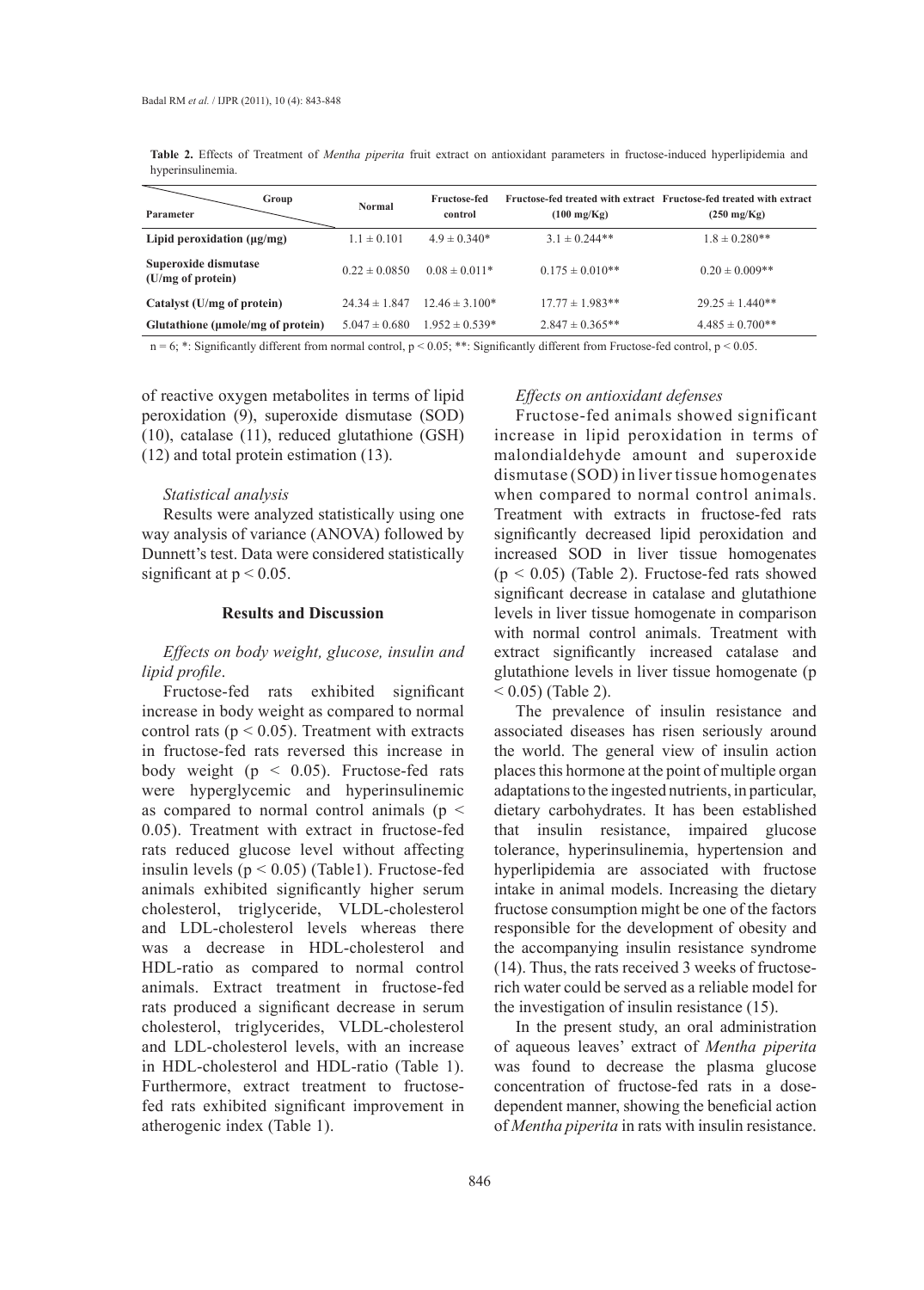The mechanism of glucose lowering action might involve proceedings other than pancreatic *β* cells insulin secretion since we did not observe any improvement in insulin resistance in our study. Fructose-fed rats exhibited clear cut abnormalities in lipid metabolism as a proof for a significant elevation of plasma total cholesterol, triglycerides, LDL-C, atherogenic index and reduction of HDL-C levels. Treatment with aqueous extract of *Mentha piperita* leaves' extract for 21 days significantly reduced serum total cholesterol, triglycerides and LDL-C associated with concomitant significant increase in HDL-C levels and decrease in atherogenic index in hyperlipidemic rats indicating its potent antihyperlipidemic and antiatherogenic activity. The glucose lowering action of extract can be due to the improved lipid metabolism apart from the direct interaction with glucose homeostasis. The triglyceride lowering properties (activity) of extract can indirectly contribute to the overall antihyperglycemic activity through a mechanism called glucose-fatty acid cycle (16, 17). According to the Randle's glucose-fatty acid cycle, increased supply of plasma triglycerides per se can constitute a source of increased free fatty acid (FFA) availability and oxidation that can impair insulin action, glucose metabolism and utilization leading to development of hyperglycemia. It has been postulated that fructose can accelerate free radical production similar to glucose. For example, Suzuki K (18) has observed an increased production of  $H_2O_2$ and formation of hydroxyl radicals by hamster pancreatic cells incubated with fructose in the presence of a metal ion catalyst. Furthermore, due to hyperglycemia, an increase in nonenzymatic glycosylation occurs, accompanied with glucose oxidation and these reactions are catalyzed by  $Cu^{+2}$  and  $Fe^{+2}$ , resulting in formation of  $O_2$  - and OH radicals which further accelerates the risk of cardiac diseases in dyslipidemia (19). Lipid peroxidation is one of the characteristic features of chronic fructose consumption. In this context, a marked increase in the concentration of TBARS was observed in liver of fructosefed rats. Increased lipid peroxide concentration in the liver of fructose-fed animals has already been reported (20). Administration of the extract significantly decreased the levels of TBARS in

fructose-fed rats (Table 2). Glutathione (GSH), a tripeptide present in all the cells is an important antioxidant. Decreased glutathione levels in fructose-fed animals have been considered to be an indicator of increased oxidative stress. GSH also acts as a free radical scavenger in the repair of radicals caused biological damage. A decrease was observed in liver GSH in fructose-fed animals. Administration of the extract increased the content of GSH in liver of fructose-fed rats (Table 2). The cellular radical scavenging systems include the enzymes such as superoxide dismutase (SOD), which scavenges the superoxide ions by catalyzing its dismutation and catalase (CAT), a heme enzyme which removes hydrogen peroxide. Therefore, reduction in the activity of these enzymes (SOD, CAT) results in a number of deleterious effects due to the accumulation of superoxide anion radicals and hydrogen peroxide. Administration of aqueous extract increased the activity of SOD and catalase in fructose-fed rats. Since the extract showed *in-vivo* antioxidant activity in fructose-fed rats, improvement of the liver functions and the subsequent increase in the uptake and utilization of blood glucose might be the mechanism of action of this extract as glucose lowering and hypolipidemic agent.

### **Acknowledgment**

The authors would like to thank the principal of VNS College of Pharmacy for providing

### **References**

- Elliot SS, Keim NL and Stern JS. Fructose, weight (1) gain, and the serum insulin resistance syndrome. *Am. J. Clin. Nutr*. (2002) 76: 911-922.
- $(2)$  Klimes I and Sebokova E. Hypertension and the insulin resistance syndrome of rats. Are they related? *Ann. NY Acad. Sci*. (1997) 827: 13-34.
- Hwang IS, Hoffman H and Reaven GM. Fructose (3) induced insulin resistance and hypertension in rats. *Hypertension* (1987) 10: 512-516.
- Panchamoorthy R, Mambakkam K and Carani V. (4) Intraperitoneal L-carnitine regulates lipid metabolism and reduces oxidative stress in fructose-induced hyperlipidemic rats. *Diabetologia Croatica* (2005) 3: 87-95.
- Girme AS, Bhalke RD, Ghogare PB, Tambe VD, (5) Jadhav RS and Nirmal SA. Comparative *i*n-vitro anthelmintic activity of *Mentha piperita* and *Lantana*